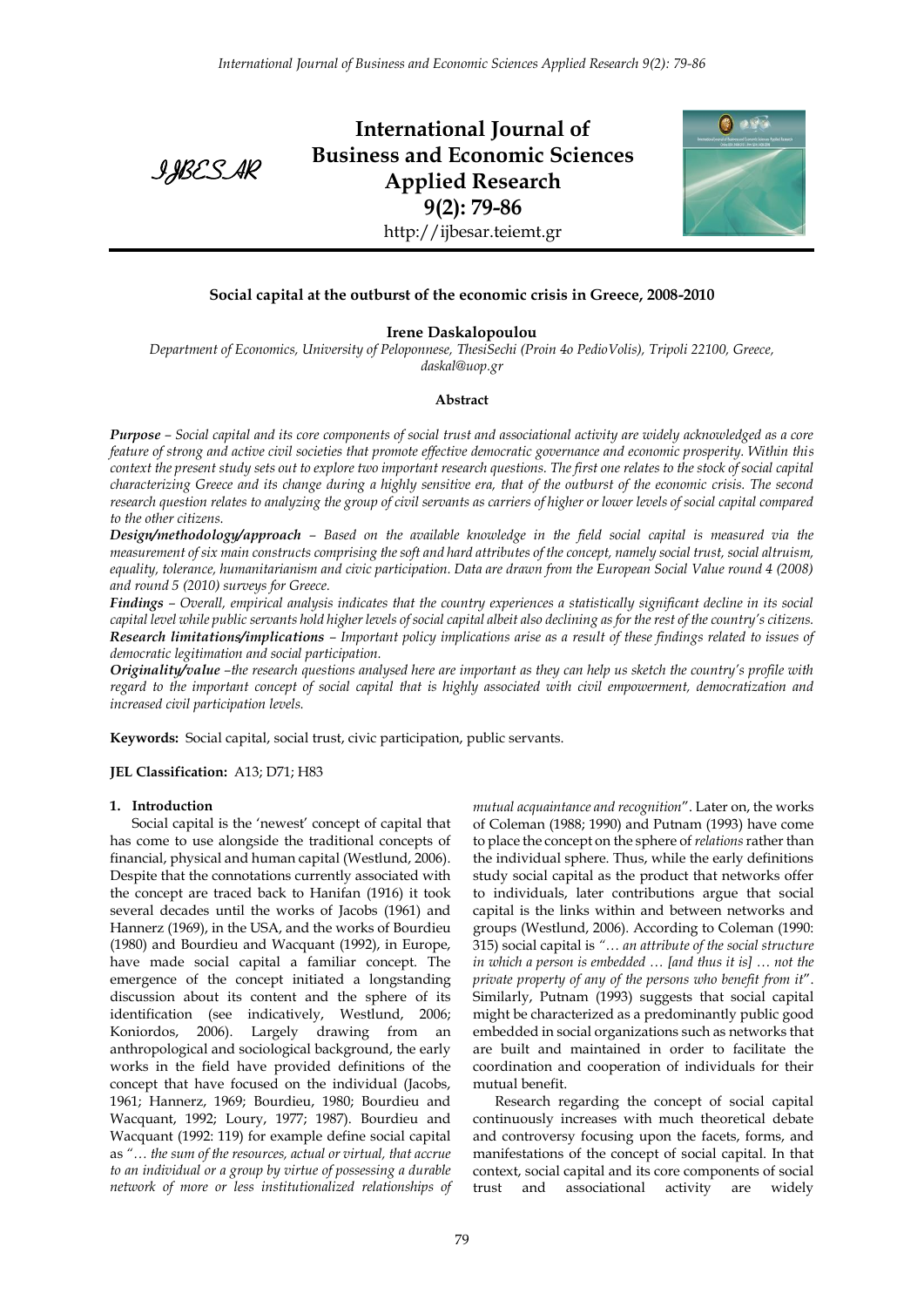acknowledged as a core feature of strong and active civil societies that promote effective democratic governance and economic prosperity (Westlund, 2006). This follows the widespread acknowledgement that social capital is a phenomenon that can appear in multiple regimes following a country's specific sociocultural relations and associational forms, while in addition, it can be found in all types of organizations, i.e. both public and private (Westlund, 2006). Within this context the present study sets out to explore two important research questions. The first one relates to the stock of social capital characterizing Greece and its change during a highly sensitive era, that of the outburst of the economic crisis. The second research question relates to analyzing the group of civil servants as carriers of higher or lower levels of social capital compared to the other citizens. Both these questions are important as they can help us sketch the country's profile with regard to the vital concept of social capital that is highly associated with civil empowerment, democratization and increased civic participation levels. Based on the available knowledge in the field social capital is measured via the measurement of six main constructs comprising the soft and hard attributes of the concept, namely social trust, social altruism, equality, tolerance, humanitarianism and civic participation. Data are drawn from the European Social Value round 4 (2008) and round 5 (2010) surveys for Greece. Overall, empirical analysis indicates that the country experiences a statistically significant decline in its social capital level while public servants hold higher levels of social capital albeit also declining as for the rest of the country's citizens. Important policy implications arise as a result of these findings related to issues of democratic legitimation and social participation.

The rest of the paper is organized as follows: part two is devoted to a brief discussion over the importance of social capital in civil societies and to a presentation of available knowledge regarding social capital in Greece. Part 3 is devoted to methodological issues and in particular to a discussion of the data and the statistical analysis method used in the study. Part 4 presents the empirical analysis results while Part 5 concludes the paper with a discussion over the significance of these findings in terms of democratic representation, social cohesion and stability in the country.

### **2. Theoretical context**

### **2.1 Social capital in civil society**

Research regarding the concept of social capital continuous to increase in a number of related disciplines and fields of analysis (Westlund, 2006). Much theoretical debate and controversy among theorists and researchers from various fields has focused on the facets, forms, and manifestations of the concept of social capital (see indicatively, Coleman, 1988; 1990; Brewer, 2003; Westlund, 2006; Koniordos, 2006). Today, it is common ground that social capital is an important economic concept and, as a phenomenon it can be found in all types of organizations, i.e. both public and private (Westlund, 2006). As suggested by Putnam (1993: 167) social capital relates to *"… features*  *of social organization, such as trust, norms, and networks, that can improve the efficiency of society by facilitating coordinated actions*". In that sense, it is widely acknowledged that the presence of social capital is linked to a vigorous civil society that promotes effective democratic governance and economic prosperity (Putnam, 1993; Brewer, 2003). The importance of the concept is acknowledged and manifested by the definitions that global institutions adopt. The OECD (2001) for example adopts a wide definition of social capital as *"… networks together with shared norms, values and understandings that facilitate co-operation within or among groups*" (OECD, 2001; p. 41).

Alongside with recognizing the important economic effects of the phenomenon, research has also come to agree upon a number of key findings as regards to the concept of social capital. The first one, relates to that social capital is commonly acknowledged as a stock variable that exists in relations among persons, while it is positively related to the presence of dense and closed social structures that experience continuity over time (Coleman, 1988; 1990). The second key finding relates to that the basic elements of social capital are social trust and civic participation (Brehm and Rahn, 1997). The third key finding relates to that social capital is inexorably linked to voluntary organizations wherein norms of cooperation and reciprocity are strengthened (Fountain, 1998). Finally, the fourth key element relates to the acknowledgement that social capital is an extremely complex concept carrying multiple manifestations and effects ranging from beneficial to negative (Stiglitz, 2000; Portes, 1998; Putnam, 2000).

Given the above, the ways in which social capital develops from within social relations that spill over the society and contribute to improved social efficiency and economic growth, has been a core issue in the research agenda of many fields (Norris, 2001; Christoforou, 2005). According to Norris (2001) social networks and social trust, i.e. the two core components in Putnam's definition of social capital, are significantly related to multiple interrelated indicators of socioeconomic development and to institutional indicators of democratization. Other contributions link the society's attitudes and value judgments, i.e. culture and institutions (Tabellini, 2007) to generalized morality and trust suggesting that high levels of such variables denote high social intelligence societies (Fukuyama, 1995; Yamagishi, 2001). In that sense, trust is seen as the most prominent characteristic of a society (Platteau, 2000) and a 'positive cultural feature' (Tabellini, 2007, p. 9) which supports the development and stability of democratic societies and the orderly conduct of social and economic affairs (Knack and Keefer, 1997; Hardin, 2001; Yamagishi, 2001). The relationship between trust and economic prosperity has attracted much attention, while today the positive effect of trust on economic activity is well recognized. Reviewing the empirical literature on social capital and economic performance Knack (2002) also finds that social capital is important for economic growth and poverty reduction. Arrow (1972) suggests that the lack of mutual confidence leads to increased protection and monitoring costs of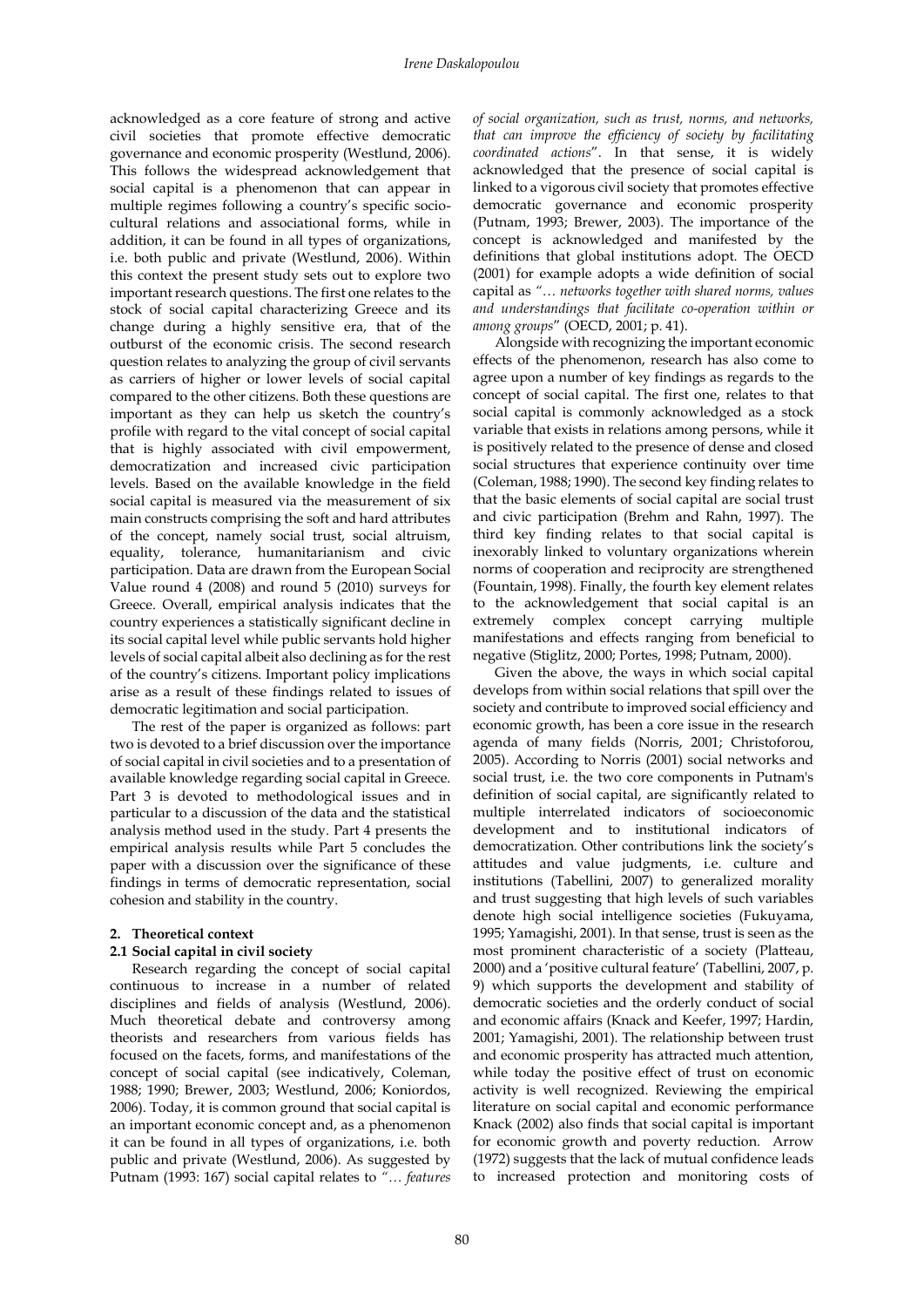economic transactions. In contrast, higher levels of trust are associated with a stable and supportive environment to investment and economic activity (Knack and Keefer, 1997). Trust, in that sense, is linked to the fundamental issue of legitimacy, i.e. the right of a venture to exist and perform its economic activity in a certain way (Suchman, 1995; Krueger et al., 2000; Bruton et al., 2010). In turn, legitimacy suggests that the strategies, practices and goals pursuit by any new organization must pass the rules of cognitive and moral legitimacy set forth by the institutional environment in which they wish to operate (Bruton et al., 2010). Indeed, democracy and legitimation issues relate to long standing research debates regarding institutions and their enforcement (Peltzman, 2007) and the distribution of incomes generated within specific institutional regulations and arrangements, both formal and informal (Ferrera, 1996; Habermas, 1984).

At the empirical level research evidence increasingly indicate the complexity of the notion of social capital, regarding its content and the groups of people where we most likely track high levels of it. Bjørnskov (2006) uses cross-country data totest Putnam's claim that social capital is a unitary concept, and finds that social capital consists of three orthogonal components corresponding to social trust, social norms and associational activity. Similarly, Norris (2001) disentangles the twin components of Putnam's definition of social capital, and finds that the relationship between democratization and social capital is much driven by the social trust dimension, compared to the associational network dimension. In addition, Pichler and Wallace (2007) look at the relationship between two important types of social capital, namely formal associations and informal social relations (networks) and suggest that, regions in Europe can be grouped into two groups depending on first, whether they are high on both forms of social capital (complementarity) or secondly, whether informal social capital substitutes for formal social capital (substitution) (Pichler and Wallace, 2007). As they argue we better speak of 'social capital regimes' in order to more fully understand the various cultures of participation and cohesion across Europe (Pichler and Wallace 2007). In the same line, Gesthuizen et al. (2009) analyze the extent to which national-level characteristics, such as ethnic diversity, actually affect dimensions of social capital of individual citizens in European countries. As they argue, Putnam's hypothesis on ethnic diversity must be refuted in European societies, while they found that economic inequality and the national history of continuous democracy in European societies are the more important factors for explaining cross-national differences in social capital in Europe (Gesthuizen et al. 2009).

Finally, to the extent that social capital is found in all parts of a society, i.e. in the public, private as well as the civic sectors of the society, a strand of research has focused on the study of different groups of people as potentially holding higher or lower levels of social capital (Westlund, 2006; Brewer, 2003). Analyzing the

relationship between public service motivation and civic attitudes and behaviors of different groups of employees, Taylor (2010) finds that high public service motivation employees were found to have higher confidence in key national public and private institutions, while they place more importance on citizens' rights, and engage in more non-electoral political and prosocial acts than low public service motivation employees. This is important as it supports Putnam's argument on the positive association between social capital and effective public administration (Putnam, 1993). Similarly, Brewer (2003) analyses the civic attitudes of public servants against all other citizens and finds that public servants are more active in civic affairs compared to other citizens and they appear to be catalysts for the building of social capital in society at large. Indeed, available studies of political and civic engagement reveal that different types of participatory behaviors exist (Ekman and Amnå, 2012; Talò and Mannarini, 2015). Recently, Talò and Mannarini (2015) proposed a participation typology, named the Participatory Behaviors Scale (PBS), to analyze four dimensions of participation, namely: 1) formal political participation, 2) activism, 3) civil participation and 4) disengagement. Their findings agree with the argument proposed earlier by Ekman and Amnå (2012), i.e. the argument that disengagement is a genuine and active style of participation. The methodological and theoretical implications of these findings are important as a great amount of complexity related to personal psychometric attitudes is found to underlie the behavior of individuals and in particular voters and civil citizens.

# **2.2 Social capital in Greece**

Greece along with other Mediterranean countries is reported or, grouped, as a low social capital country. A recent example is the study of Marozz[i\(](mailto:marco.marozzi@unical.it)2015) who uses data from the European Social Values Survey – Round 6, and finds that Scandinavian countries are the most trustful European countries in public institutions, whereas former communist countries as well as Iberian and Mediterranean ones are much less trustful.

Overall, there exist very few studies that explicitly deal with the level, determinants and effects of Greece's stock of social capital. Christoforou (2005) approximates social capital by an index of individual group membership and finds that Greece reports relatively low level of group membership, compared to the other EU countries. She goes on to argue over the country's low levels of civicness as a result of low social capital (Christoforou 2005). Similarly, Jones et al. (2008) analyze the components of aggregate social capital in Greece and conclude that social capital in the country may be characterized as weak, compared with other European countries. Demertzis (2006) utilizes both qualitative and quantitative methodological tools and reports that young people in Greece show low levels of social capital and social trust, following the trends observed for the general population of the country. Pantazidou (2013) studies civic practices in Greece to argue that the economic crisis caused an unprecedented number of citizens to move away from traditional,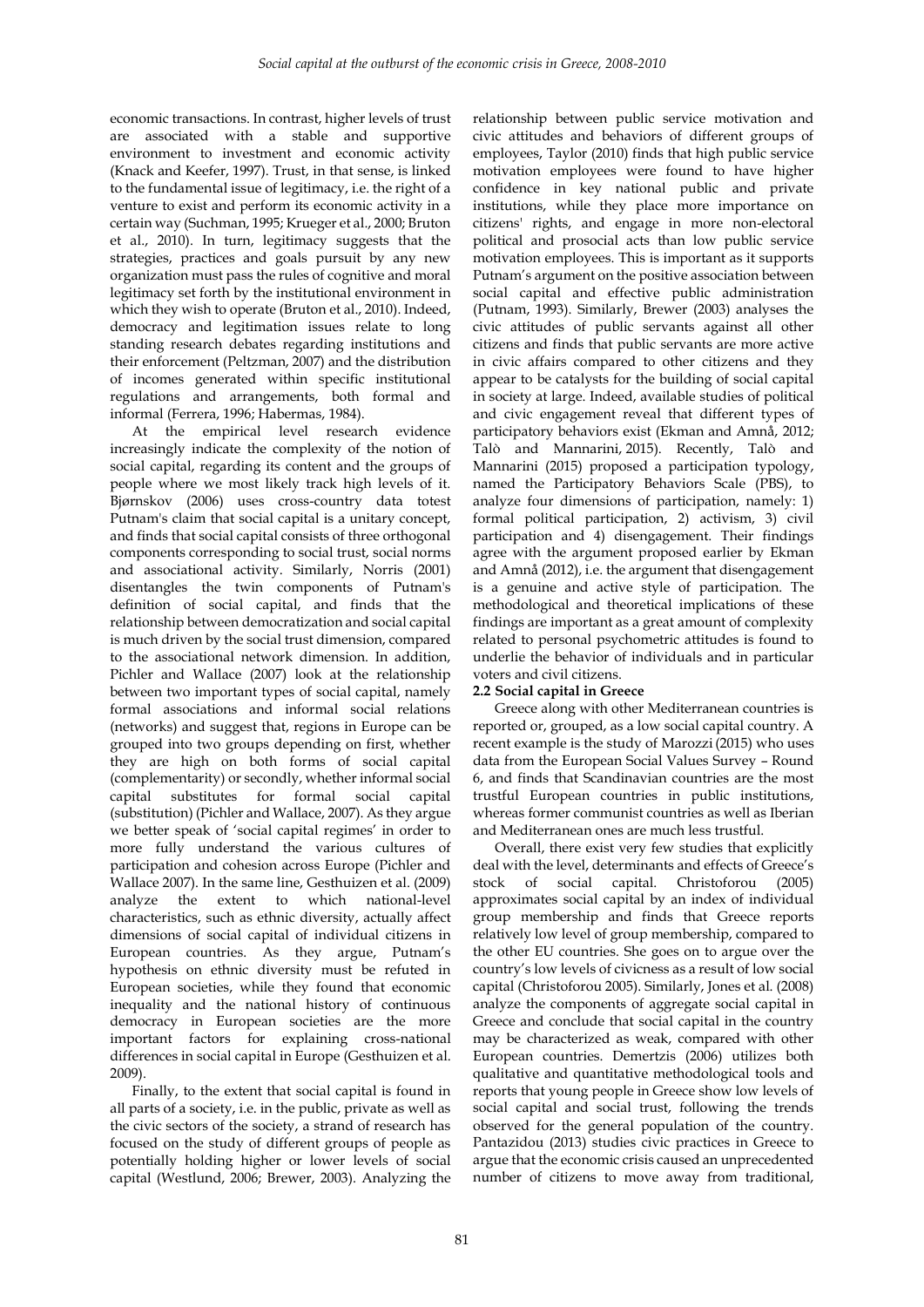representative, recognized forms of citizen organization. As she argues citizen-led, antihierarchical, horizontal networks that resist the consequences of the economic crisis and create alternatives to the current democratic and economic model have emerged and nurtured by both small, diverse citizen initiatives, and mass protest and participation (Pantazidou 2013). Finally, analyzing the level of generalized trust in Greece and its various demographic and socio-economic determinants, Rontos and Roumeliotou (2013) reveal a significant association of generalized social trust with higher education, marital status (divorced, widowed or those living in cohabitation) and age, with the youngest and the oldest individuals exhibiting higher levels of distrust, while they find no significant effects for other control variables, i.e. gender, employment status and income.

Analyzing the wider economic structure of the country, its performance and the associated reforms over the past several decades Kazakos (2006) argues that low institutional trust is one core element for which structural impediments such as rent-seeking and public-private clientilistic relationships are observed in the country. Similarly, Paraskevopoulos (2006) also argues that the low level of social capital in Greece is linked to dominant role of the rent-seeking behavior of small and strongly-tied interest groups that inhibit the reform process in several public policy areas. More recently, Petrou and Daskalopoulou (2014) use a model of individuals rewards' satisfaction and find that Greece might be characterized as a rent-seeking society in the sense that it lacks widespread societal responsibility as manifested by the existence of income externalities (i.e. individuals care about their relative income position) and widespread support over the value of unproductive entrepreneurship.

Within this context the present study explores two important research questions. The first one relates to the stock of social capital characterizing Greece and its change during a highly sensitive era, that of the outburst of the economic crisis. The second research question relates to analyzing the group of civil servants as carriers of higher or lower levels of social capital compared to the other citizens. In particular, the following two research questions are formulated and tested here:

*H1. Has the outburst of the economic crisis affected the level of social capital in Greece? [Or else, Did the country experience social capital accumulation or decline during the 2008-2010 period?]*

*H2. Are civil servants carriers of higher or lower levels of social capital compared to the other citizens?* 

Both these questions are important as they can help us sketch the country's profile with regard to the vital important concept of social capital that is highly associated with empowered democratization and increased participation levels.

## **3. Measuring social capital in Greece: data and statistical analysis methods**

# **3.1 Data and variables**

Following the theoretical conceptualizations of Putnam (1993; 2000) and Brehm and Rahn (1997) and the operationalization of Brewer (2003), we measure people's level of social capital via the measurement of six closely related constructs referring to social trust, social altruism, equality, tolerance, humanitarianism and civic participation. Available knowledge categorizes these six main constructs as comprising the soft and hard attributes of the concept (Brewer, 2003). In particular, Brewer (2003) distinguishes between the various attributes of the social capital concept and highlights social trust, social altruism, equality, tolerance, and humanitarianism as soft evidence of social capital whereas civic participation is hard behavioral evidence of social capital.

In particular, the six main constructs used here to measure the level of social capital in the country are composed as follows:

- *1) social trust*, is approximated here by the sum of 7 items including generalized trust and trust in important institutions such as the country's parliament, the legal system, the police, the politicians, the political parties and the European Parliament;
- *2) social altruism*, is approximated here by the sum of 2 items including participation in social activities and general perceptions of helpfulness characterizing people;
- *3) equality*, is approximated here by the sum of 3 items including general perceptions of people's fairness, perceptions on the importance that people are treated equally and have equal opportunities and perceptions over the importance to understand different people;
- *4) tolerance*, is approximated here by the sum of 3 items referring to effects of immigrants on the country's economy, cultural life and living conditions;
- *5) humanitarianism*, is approximated here by the sum of 2 items referring to perceptions over the importance to care for others well-being and time devoted to friends and people close; and, finally,
- *6) civic participation*, is approximated here by the sum of 12 items including interest in politics and political behavior (voted, contacted politician, interest in politics, feel closer to a political party, member of political party, worked in political party) and other social activities including work in another organization, worn or displayed badge, signed petition, taken part in lawful public demonstration, boycotted certain products and being an active member of a union.

Data are drawn from ESV Surveys 2008 and 2010 waves. Table 1 presents the definitions and basic descriptive statistics of the variables used in the analysis.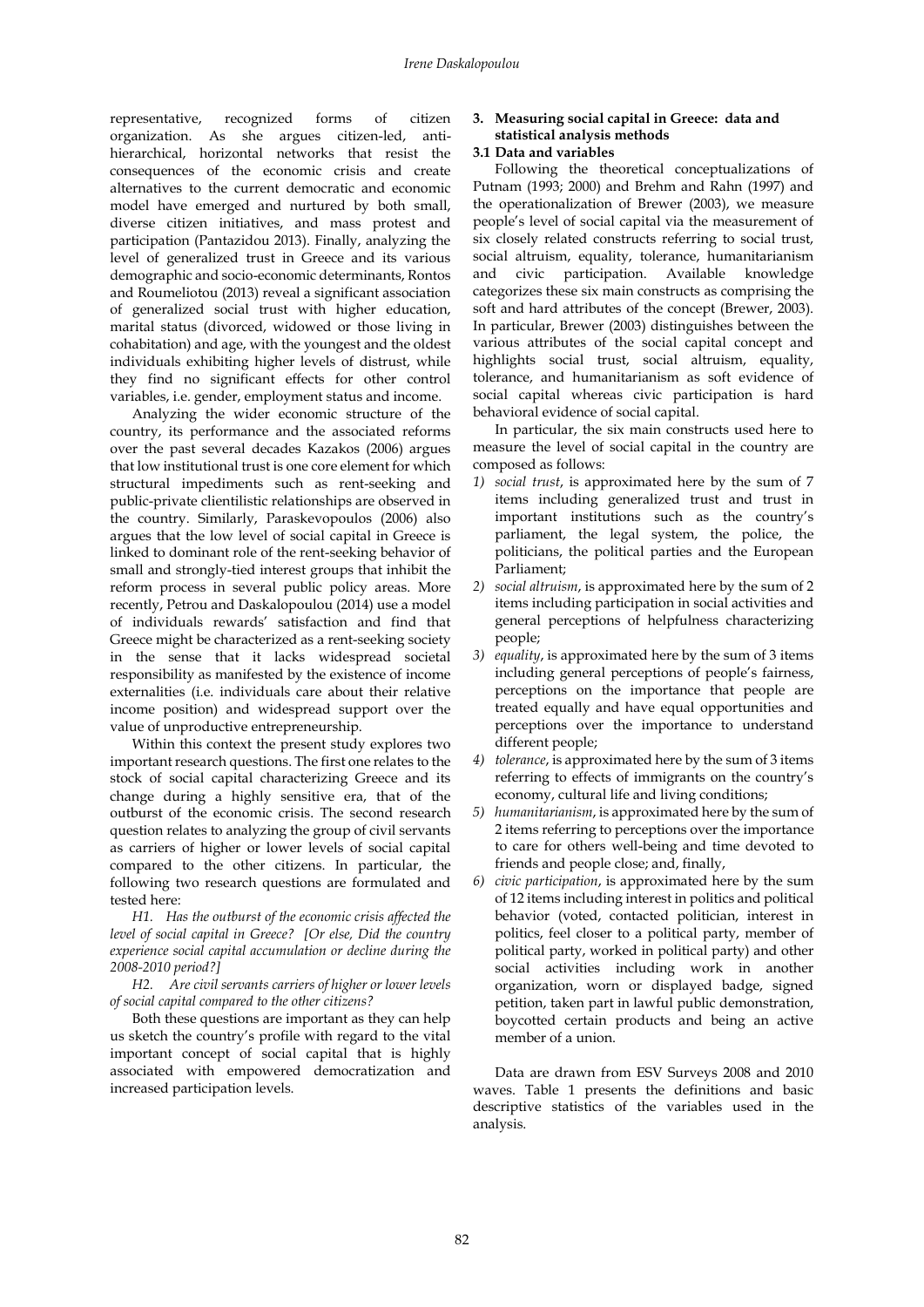| Variable name       | Definition and measurement                                         |       | 2008     |       | 2010     |
|---------------------|--------------------------------------------------------------------|-------|----------|-------|----------|
|                     |                                                                    | Mean  | St. dev. | Mean  | St. dev. |
| Social trust        | The sum of the 7 items used to<br>approximate social trust         | 26.40 | 12.10    | 19.75 | 11.69    |
| Social altruism     | The sum of the 2 items used to<br>approximate social altruism      | 5.17  | 2.35     | 4.87  | 2.47     |
| Equality            | The sum of the 3 items used to<br>approximate equality             | 4.34  | 2.36     | 4.54  | 2.37     |
| Tolerance           | The sum of the 3 items used to<br>approximate tolerance            | 10.14 | 6.55     | 9.05  | 6.16     |
| Humanitarianism     | The sum of the 2 items used to<br>approximate humanitarianism      | 0.50  | 0.97     | 0.37  | 0.80     |
| Civic participation | The sum of the 12 items used to<br>approximate civic participation | 3.81  | 1.82     | 3.29  | 1.81     |

|  | Table 1. Basic definitions and descriptive statistics of used variables. |  |  |  |  |  |
|--|--------------------------------------------------------------------------|--|--|--|--|--|
|--|--------------------------------------------------------------------------|--|--|--|--|--|

Source: Author's calculations. Notes: Variables are defined and coded as in Appendix A4 (Variables lists) of ESS4-2008 ed.4.0. The same variables have been used from the ESS5-2010 wave. Descriptive statistics are based on non-missing observations.

### **3.2 Empirical hypotheses testing**

In order to test the hypotheses H1 and H2 formulated here, or else in order to test for the empirical validity of our research questions, we: first, measure the level of social capital in the country for 2008 and 2010 and analyze the statistical significance of the observed difference, and second, we measure the level of social capital held by civil servants against other citizens and analyze the statistical significance of the observed difference for 2008 and 2010. We use standard statistical analysis tools, and in particular, we use the two sample t-test for comparing two means in order to test whether the observed difference in the means of the social capital variables of interest are statistically significant or not. In a general form, we test the null hypothesis that the two means are equal against the alternative that they are not equal:

 $H_0: \mu_1 = \mu_2$  (or  $H_0: \mu_1 - \mu_2 = 0$ )  $H_{\alpha}$ :  $\mu_1 \neq \mu_2$  (or  $H_{\alpha}$ :  $\mu_1 - \mu_2 \neq 0$ )

At first, we compare the changes in the levels of social capital variables between the 2008 and 2010 periods, and thus the μ's represent the mean value of each variable of interest as measured for the whole sample. That is,  $\mu_1$  represents the population's mean for 2008 and μ2 represents the population's mean for 2010. At the second step of the analysis where we compare the changes observed in the case of civil servants against all other citizens, the μ's represent the mean value of each variable of interest for the group of public servants and for the group of all other citizens. This analysis is performed twice for the 2008 and 2010 period. In all cases, standard statistical significance levels are used in order to decide on whether or not to reject the null hypothesis of equality of means. In general, for high t-stats we reject the null hypothesis of equality of means and thus, the observed differences are statistically significant.

#### **4. Results**

Table 2 summarizes the results of the analysis regarding the change of the level of social capital in the country during the 2008 – 2010 period. All estimations are based on non-missing observations. Overall, a sample of N=2,072 observations has been used for 2008 and a sample of N=2,715 observations for 2010. The mean values of the six social capital constructs are also reported. As shown in the table all constructs apart from equality decline. In particular, social trust shows a decline of 6.652 points from a mean value of  $\mu$ =26.398 in 2008 to a mean value of μ=19.746 in 2010. Social altruism declines slightly by 0.303 points from a mean value of  $\mu$ =5.168 in 2008 to a mean value of  $\mu$ =4.865 in 2010. Tolerance declines by 1.093 points from a mean value of  $\mu$ =10.139 in 2008 to a mean value of  $\mu$ =9.046 in 2010. Humanitarianism declines by 0.132 points from a mean value of μ=0.503 in 2008 to a mean value of μ=0.371 in 2010. Civic participation declines 0.523 points from a mean value of  $\mu$ =3.808 in 2008 to a mean value of  $\mu$ =3.285 in 2010. Finally, as regards equality which is the only construct showing an increase during the crisis period, data show a slight increase by 0.199 points from a mean value of μ=4.338 in 2008 to a mean value of  $\mu$ =4.537 in 2010. Importantly, all these changes in the absolute values of these constructs are highly statistically significant (at 0.5% level).

**Table 2. Social capital change in Greece during the 2008-2010 period: main constructs.**

|                                | . .<br><b>Mean 2008</b><br>$(N=2.072)$ | $\cdot$<br><b>Mean 2010</b><br>$(N=2,715)$ | $2010 - 2008$<br>change | t-test      |
|--------------------------------|----------------------------------------|--------------------------------------------|-------------------------|-------------|
| Social trust (7 items)         | 26.398                                 | 19.746                                     | $-6.652$                | 18.737****  |
| Social altruism (2 items)      | 5.168                                  | 4.865                                      | $-0.303$                | $4.249***$  |
| Equality (3 items)             | 4.338                                  | 4.537                                      | 0.199                   | $-2.863***$ |
| Tolerance (3 items)            | 10.139                                 | 9.046                                      | $-1.093$                | $5.840***$  |
| Humanitarianism (2 items)      | 0.503                                  | 0.371                                      | $-0.132$                | $5.170***$  |
| Civic participation (12 items) | 3.808                                  | 3.285                                      | $-0.523$                | $9.772***$  |

Source: Author's calculations. Notes: all estimations are based on non-missing observations. Asterisks \*\*\*\* indicate significance at the 0.5%.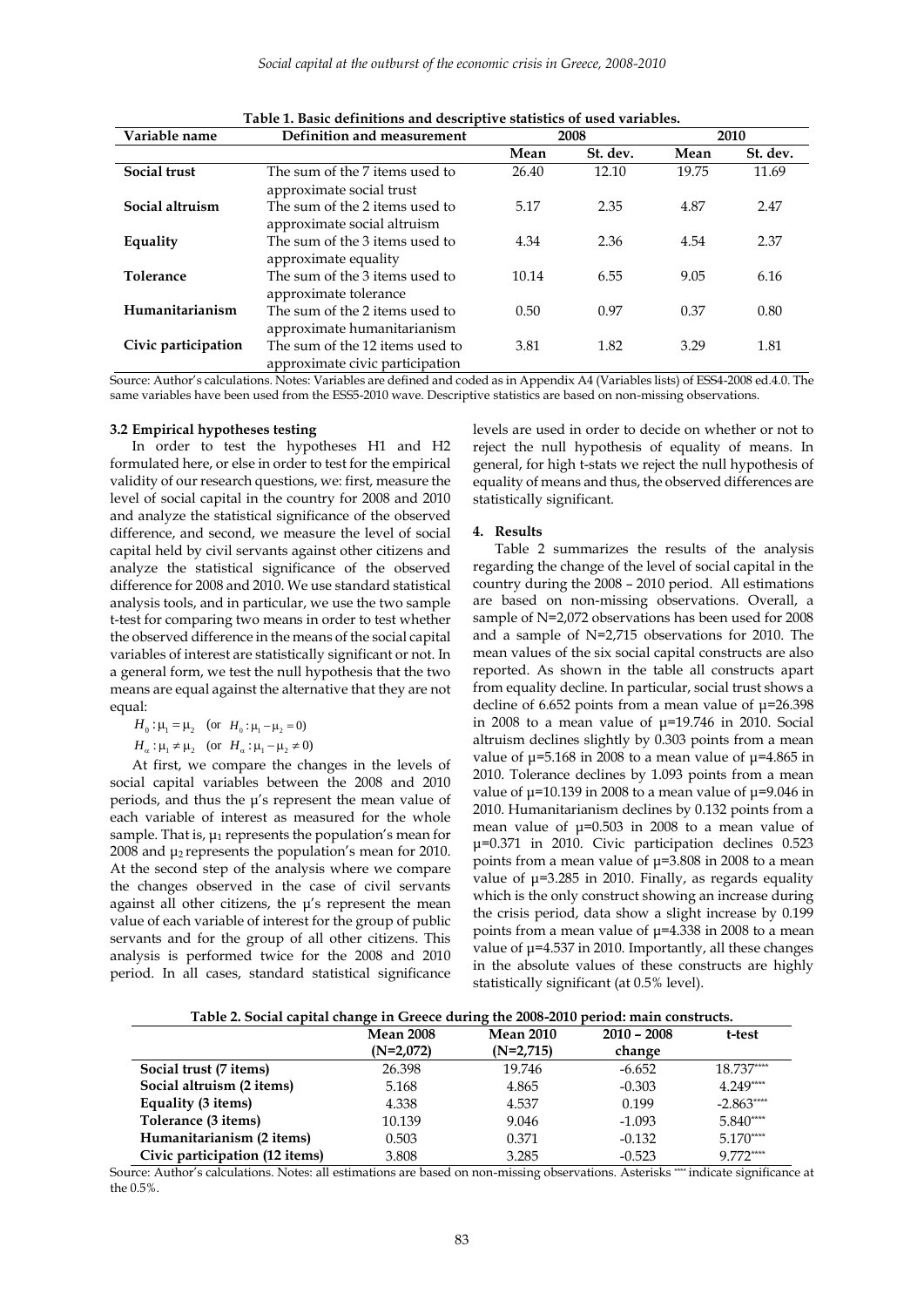Table 3a summarizes the results of the analysis regarding the difference in the level of social capital held by public servants in contrast to all other citizens in the country for 2008. Of the total sample of N=2,072 observations for 2008, a sub-sample of 269 public servants (almost 13% of the population) has been identified based on the reported employment classification of respondents in the ESV survey – Round 4. Overall, results show that in 2008 civil servants score higher in terms of social trust, social altruism, equality and civic participation. In particular, the mean value of the social trust construct for civil servants is μ=28.045 whereas for other citizens a mean value of μ=25.588 is recorded. A statistically significant difference of 2.457 points is observed. Also, for civil servants a mean value of social altruism that is equal to μ=5.487 is recorded whereas the corresponding mean value for other citizens is μ=5.052. Again a statistically significant difference of 0.435 points is observed. As regards the equality construct the mean value for civil servants is μ=4.468 and for all other citizens the mean value is μ=4.215. Again this small difference of 0.253 points is recorded as statistically significant. Finally, civil servants score quite higher in terms of civic participation compared to the other citizens as the mean values of μ=4.766 for civil servants and μ=3.806 for other citizens show. A statistically significant difference of 0.96 points is observed. The two sub-groups do not present statistically significant differences in the mean values of the tolerance and humanitarianism constructs.

| Table 3a. Social capital of public servants and other citizens – 2008 data difference of means: main constructs. |
|------------------------------------------------------------------------------------------------------------------|
|------------------------------------------------------------------------------------------------------------------|

|                     | Mean – Public servants | Mean – Other citizens | t-test      |
|---------------------|------------------------|-----------------------|-------------|
|                     | $(N=269)$              | $(N=1,803)$           |             |
| Social trust        | 28.045                 | 25.588                | $-3.065***$ |
| Social altruism     | 5.487                  | 5.052                 | $-2.777***$ |
| Equality            | 4.468                  | 4.215                 | $-1.613*$   |
| <b>Tolerance</b>    | 10.743                 | 10.237                | $-1.140$    |
| Humanitarianism     | 0.429                  | 0.486                 | 0.903       |
| Civic participation | 4.766                  | 3.806                 | $-7.892***$ |

Source: Author's calculations. Notes: all estimations are based on non-missing observations. Asterisks<sup>\*\*\*\*</sup>, \*\*\*, \*\*<sub>,</sub> \*\*, \* report significance at the 0.5%, 1%, 5% and 10%, respectively.

Table 3b summarizes the results of the analysis regarding the difference in the level of social capital held by public servants in contrast to all other citizens in the country for 2010. Of the total sample of N=2,715 observations for 2010, a sub-sample of 391 public servants (almost 14.4% of the population) has been identified again based on the reported employment classification of respondents in the ESV survey – Round 5. Overall, results show that by 2010 the differences between civil servants and other citizens are less compared to 2008, albeit civil servants continue to score higher in terms of the two most important constructs,

that of social trust and civic participation. In particular, the mean value of the social trust construct for civil servants is  $\mu$ =21.213 whereas for other citizens a mean value of μ=19.481 is recorded. A statistically significant difference of 1.732 points is observed. Also, for civil servants a mean value of civic participation that is equal to μ=3.995 is recorded whereas the corresponding mean value for other citizens is  $\mu$ =3.294. Again a statistically significant difference of 0.701 points is observed. The two sub-groups do not present statistically significant differences in the mean values of the social altruism, equality, tolerance and humanitarianism constructs.

|                     | Mean – Public servants<br>$(N=391)$ | Mean – Other citizens<br>$(N=2,324)$ | t-test      |
|---------------------|-------------------------------------|--------------------------------------|-------------|
| Social trust        | 21.213                              | 19.481                               | $-2.522***$ |
| Social altruism     | 5.013                               | 4.847                                | $-1.209$    |
| Equality            | 4.538                               | 4.487                                | $-0.382$    |
| <b>Tolerance</b>    | 9.557                               | 9.217                                | $-0.962$    |
| Humanitarianism     | 0.331                               | 0.367                                | 0.828       |
| Civic participation | 3.995                               | 3.294                                | $-6.733***$ |

Source: Author's calculations. Notes: all estimations are based on non-missing observations. Asterisks<sup>\*\*\*\*</sup>, \*\*\*, \*\*<sub>,</sub> \*\* significance at the 0.5%, 1%, 5% and 10%, respectively.

### **5. Conclusions**

The present study analyses the changes in the level of social capital in Greece during the 2008-2010 period. The concept of social capital is operationalized via the identification and measurement of six main components, namely: social trust, social altruism, equality, tolerance, humanitarianism and civic participation. The empirical analysis focuses on two important questions. The first one relates to the stock of social capital characterizing Greece and its change during a highly sensitive era, that of the outburst of the economic crisis. The second research question relates to analyzing the group of civil servants as carriers of higher or lower levels of social capital compared to the other citizens.

With regard to the first research question, overall, empirical analysis indicates that the country experiences a statistically significant decline in its social capital level during the 2008-2010 period. With the exception of the equality construct that increases during the period of our analysis, all other constructs decline. With regard to the second research question analyzed here, overall results show that public servants hold higher levels of social capital albeit also declining, as for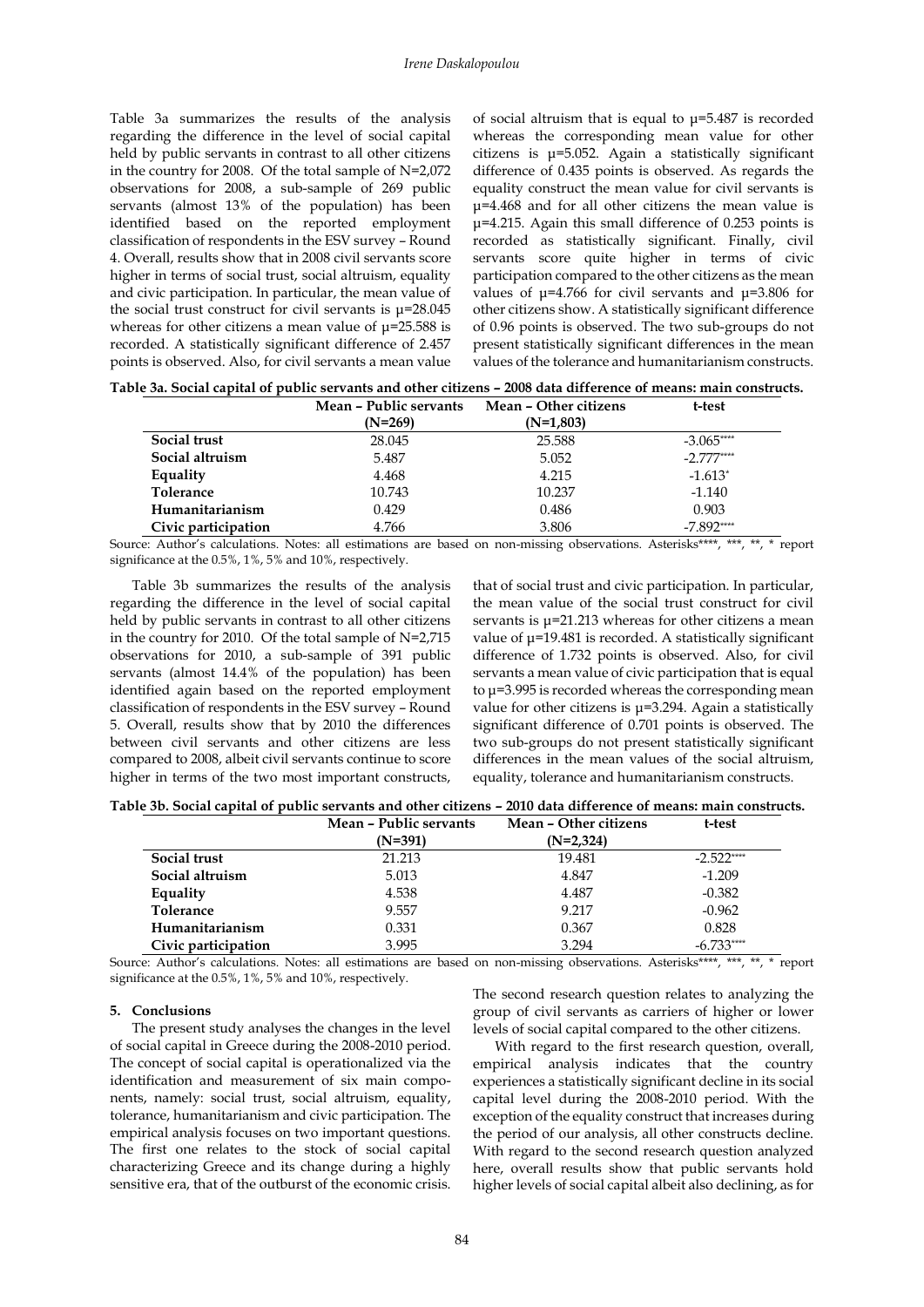the rest of the country's citizens, during the 2008-2010 period. In particular, in 2008 civil servants score higher in the attitudes of social trust, social altruism, equality and civic participation while in 2010 civil servants score higher only in the attitudes of social trust and civic participation. In addition, during the 2008-2010 period the mean values of the social capital main constructs, held by civil servants, decline, following the trend observed for the general population.

Important research and policy implications arise as a result of these findings. As mentioned earlier, the concept of social capital is related to issues of economic prosperity, democratic legitimation and social participation. As Marozzi (2015) argues, improving trust in public institutions is central to improve social capital, participation in civic activities and law-abiding behavior and then governmental legitimacy. This is a critical aspect of Greece's efforts to overcome the severe economic crisis experienced by the country from 2009 onwards. The country is in need of institutional interventions in virtually all parts of the economy if entrepreneurial efforts and developmental reconstruction are to be successfully promoted (Bitros and Karayiannis, 2010). As Spanou (2014) argues for example, despite constant administrative reforms undertaken in view of the economic crisis the senior civil service is in a stronger position, having a symbiotic relationship with the world of politics, which permits it to escape the toughest measures affecting the rest of the civil service. Thus, the challenge remains regarding the need to rebalance the relationship between the public administration and politics (Spanou, 2014). In addition, analyzing the content of institutional and economic reforms in Greece, as well as the attention paid towards their successful implementation, Spanou and Sotiropoulos (2011) argue that despite of the presence of enhanced reform dynamics in the country, the issue remains that managerial reforms towards achieving economic competition are mixed with democratization and modernization reforms. Analyzing how changes to the institutional environment in the crisis-hit economy of Greece impact on entrepreneurial activity, Williams and Vorley (2015) suggest that changes to institutions have served to limit entrepreneurial activity rather than enhance it, and that this has worsened in the midst of the crisis. As they argue, this will detrimentally impact Greece's ability to navigate out of the crisis and regain competitiveness in the longer term (Williams and Vorley, 2015). Thus, analyzing ways of empowering social capital in an era of reforms would enrich our knowledge over strengthening not only economic prosperity but also social cohesion and democratic representation and legitimatization in the country. On the other hand, further research in the field might focus on a number of related issues for which limited knowledge is available. We might mention here the need to sketch the socio-demographic and economic profile of citizens holding higher social capital levels, and the need to analyze the interplay between the soft and the hard evidence of social capital in Greece.

### **References**

- Arrow, K. J., 1972, 'Gifts and exchanges', *Philosophy and Public Affairs*, I, pp. 343-362.
- Bitros, G. C. and Karayiannis, A. D., 2010, 'Entrepreneurial morality: some indications from Greece', *European Journal of International Management,* 4, 4, pp. 333-361.
- Bjørnskov, C., 2006, 'The multiple facets of social capital', *European Journal of Political Economy*, 22, 1, pp. 22–40.
- Bourdieu, P., 1980, 'Le capital social', *Actes de la Rechercheen Sciences Sociales*, 31, 1, pp. 2-3.
- Bourdieu, P., and Wacquant, L., 1992, *An Invitation to Reflexive Sociology,* Polity Press, Cambridge.
- Brehm, J. and Rahn, W., 1997, 'Individual –level evidence for the causes and consequences of social capital', *American Journal of Political Science*, 41, pp. 999-1023.
- Brewer, G. A., 2003, 'Building social capital: civic attitudes and behavior of public servants', *Journal of Public Administration Research and Theory*, 13, 1, pp. 5-26.
- Bruton, G. D., Ahlstrom, D. and Li, H. L., 2010, 'Institutional theory and entrepreneurship: where are we now and where do we need to move in the future?', *Entrepreneurship Theory and Practice*, 34, 3, pp. 421-440.
- Christoforou, A., 2005, 'On the Determinants of Social Capital in Greece Compared to Countries of the European Unio', Nota di Lavoro, Fondazione Eni Enrico Mattei, No. 68.2005.
- Coleman, J. S., 1988, 'Social capital in the creation of human capital', *American Journal of Sociology*, 94, pp. S95-S120.
- Coleman, J. S., 1990, *Foundations of Social Theory,* Belknap, Cambridge, MA.
- Demertzis, N., 2006, 'Trust as a social emotion', *Science and Society Journal of Political and Moral Theory*, 16, pp. 39-67 [in Greek].
- Ekman, J. and Amnå, E.,2012, 'Political participation and civic engagement: towards a new typology', *Human Affairs*, 22, pp. 283-300.
- Ferrera, M., 1996, 'The Southern model of welfare in social Europe', *Journal of European Social Policy*, 6, pp. 17-37.
- Fukuyama, F., 1995, *Trust*, Basic Books, New York.
- Gesthuizen, M., Van der Meer, T., and Scheepers, P., 2009, 'Ethnic diversity and social capital in Europe: tests of Putnam's thesis in European countries', *Scandinavian Political Studies*, 32, 2, pp. 121-142.
- Habermas, J., 1984, 'What does a legitimation crisis mean today? Legitimation problems in late capitalism', Connolly, W., *Legitimacy and the State,* Blackwell, Oxford.
- Hanifan, L. J., 1916, 'The rural school community center', *Annals of the American Academy of Political and Social Science*, 67, pp. 130-138.
- Hannerz, U., 1969, *Soulside: Inquiries into Ghetto Culture and Ccommunity,* Columbia University Press, New York.
- Hardin, R., 2001, 'Conceptions and explanations of trust', Cook, K. S., *Trust in Society*, Russell Sage Foundation, New York, pp. 3-39.